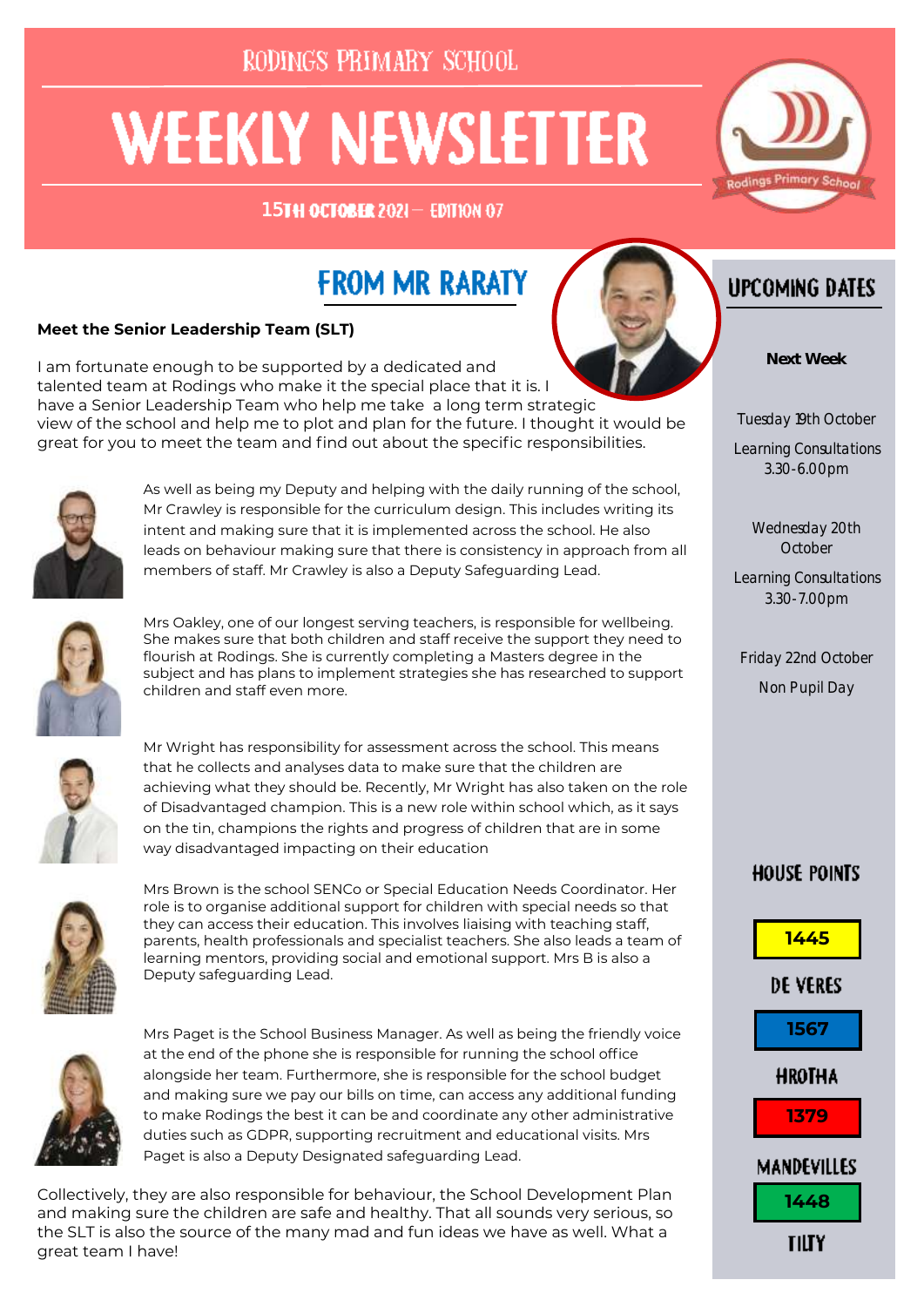# **PUPIL PREMIUM FUNDING**

Each year we receive additional funding called the Pupil Premium Grant. This money is worked out on the number of children who qualify for free school meals, have been in the care and adoption system and children whose parents are in the military. Although these children trigger the funding the money can be spent on any disadvantaged child in school.

From September 2021 the government has issued new guidelines and a new universal template on how this money should be allocated. There is a greater focus on using the money to improve the quality of teaching and learning, training for teachers and 1:1 and small group tuition. This means a greater emphasis on whole school improvement rather than just those children who qualify for pupil premium funding. Consequently, the way we use the money will change in comparison to previous years. We will still provide the majority of support we previously did but full funding for music tuition, residential and educational visits will reduce with families being asked to make some contribution to these costs. Thanks for your understanding.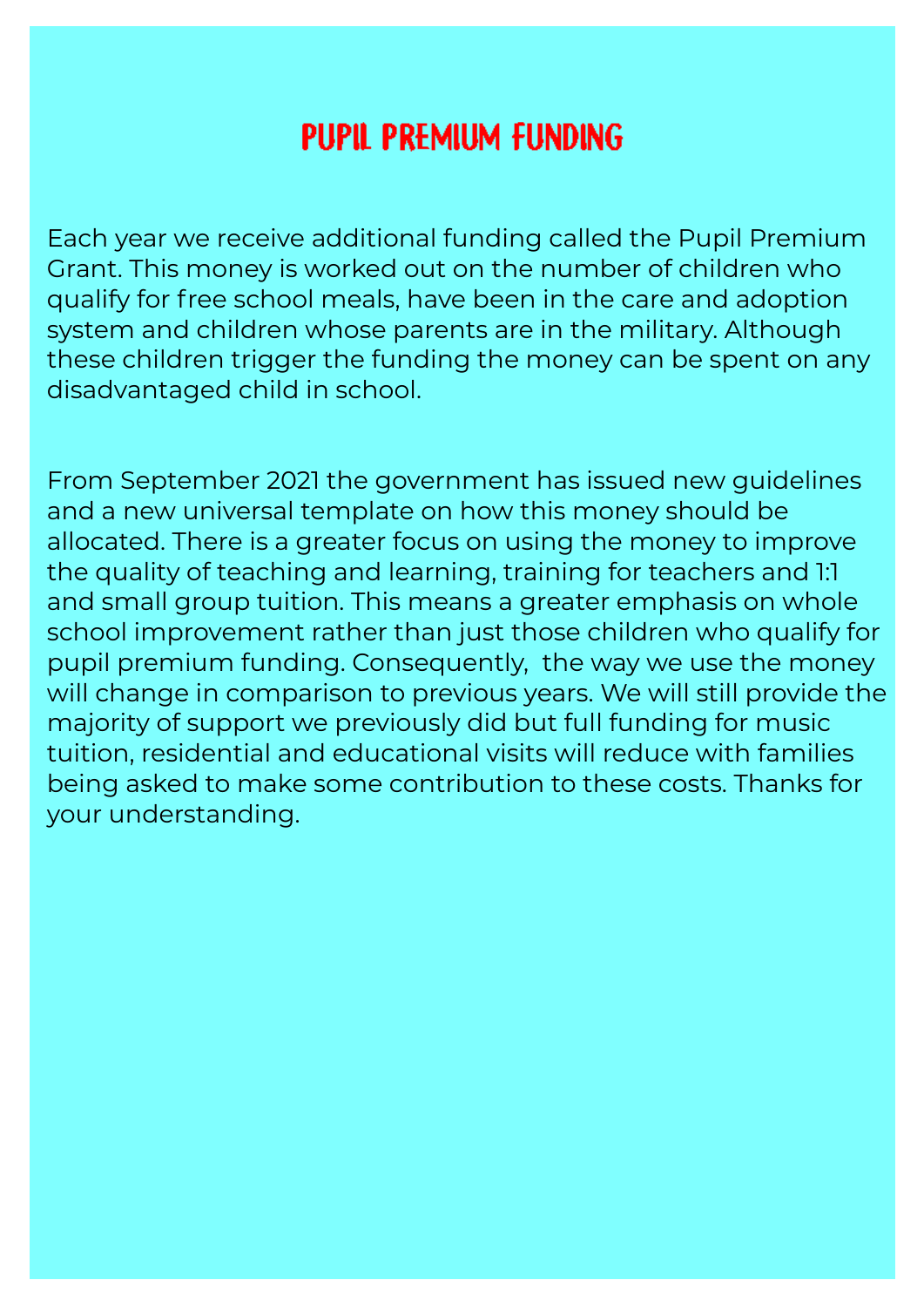# The News Team News

This week the Penguins went on a school trip to a church. We interviewed Annabelle Copping, Emma O'keefe and Jorge Crow.

This is what Annabelle had to say, Mary and Joseph were Jesus' Mummy and Daddy.

Emma told us this, when they wash the water comes out and into the drain and we could see where the water came out.

We got this information from Jorge, Easter is a time when the crucifiction of Jesus happened. Arches with a round top show that Normans built the Church.

## What did they see?

They also told us some information about going to the lectern, glass window, font and altar. The altar is where you get wine and bread from the vicar. A church is also where you get baptised. These are some of the events held by christians ; Christmas and Easter and many more.





# How did they describe The church?

They described the glass windows as big and colourful, they also described them as unique because of their pictures and the way the glass represented the stories.



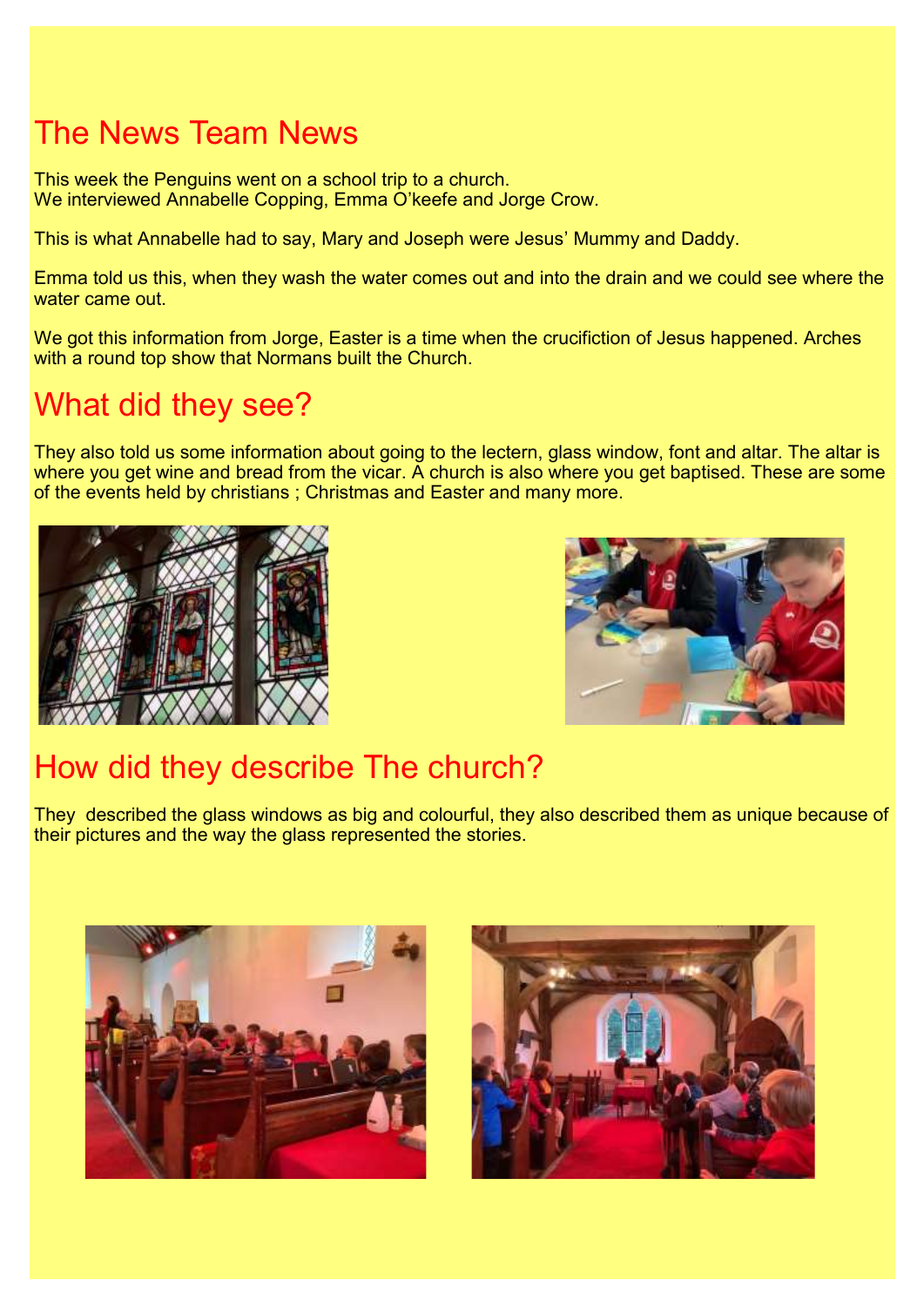## **RODINGS STARS**

Our truly amazing Miss Raban played as part of the Royal British Legion at Westminster Abbey this week to celebrate the centenary of supporting the Armed Forces Community. The special service of thanksgiving was attended by The Queen and members of the Royal Family along with guests from the Armed Forces community.

We are truly proud and what an absolute Star you really are!





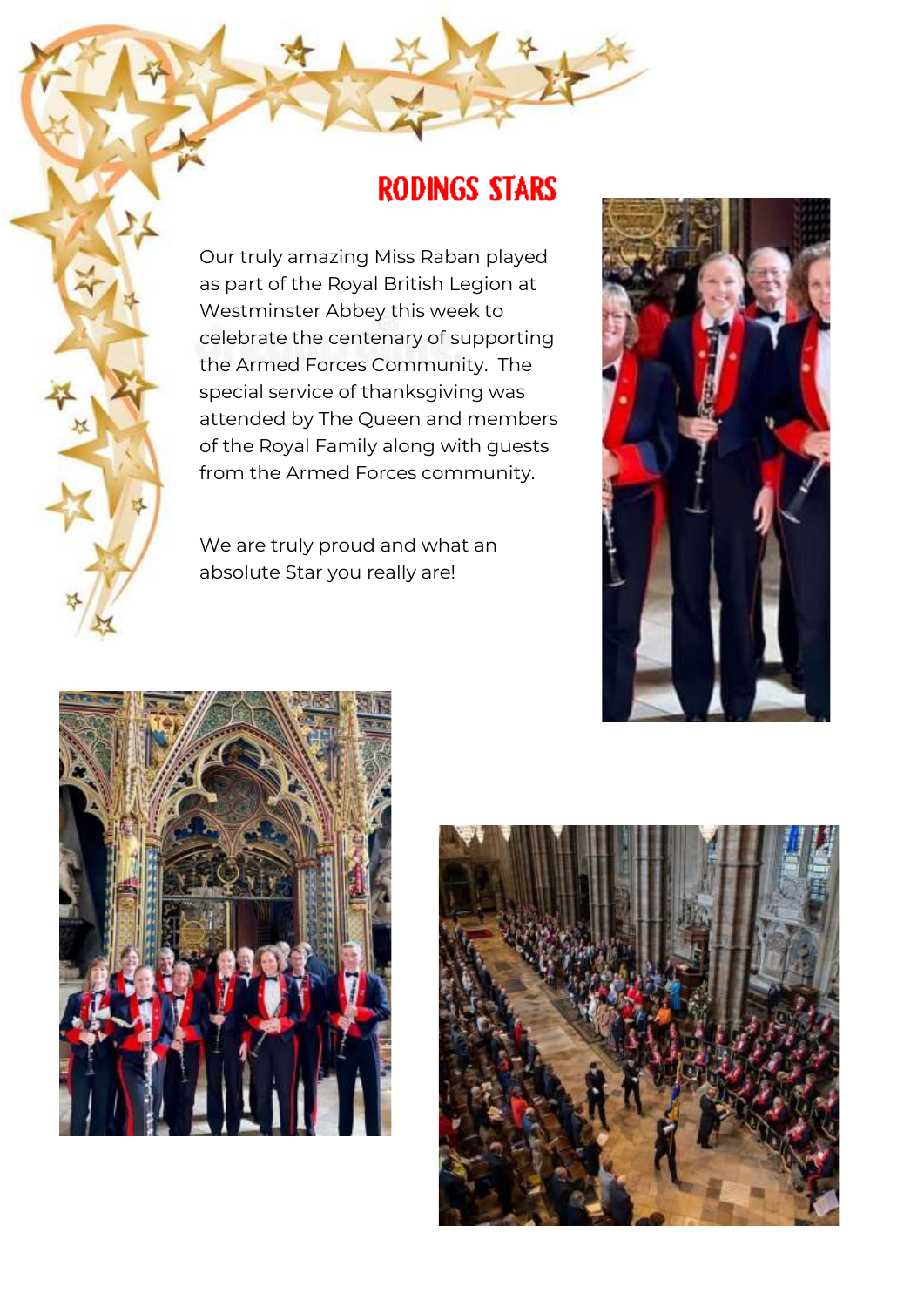



A very big thank you to everyone who donated costumes. The sale is now LIVE on the Friends Facebook Page!

Take a look at the outfits we have on sale, the size and price will be written in the photo description.

If you want to buy an item please comment 'SOLD' under the photograph of the item you want. We will like your comment to confirm the purchase, first person to comment gets the item!

The sale ends at midnight on SUNDAY. All money must be paid by the end of Monday 18th October either to the Friends account on Arbor or cash in a named envelope to school.



Please support the Rodings to Reduce, Reuse and Recycle whilst raising funds for our amazing school…..and picking up a bargain in the process!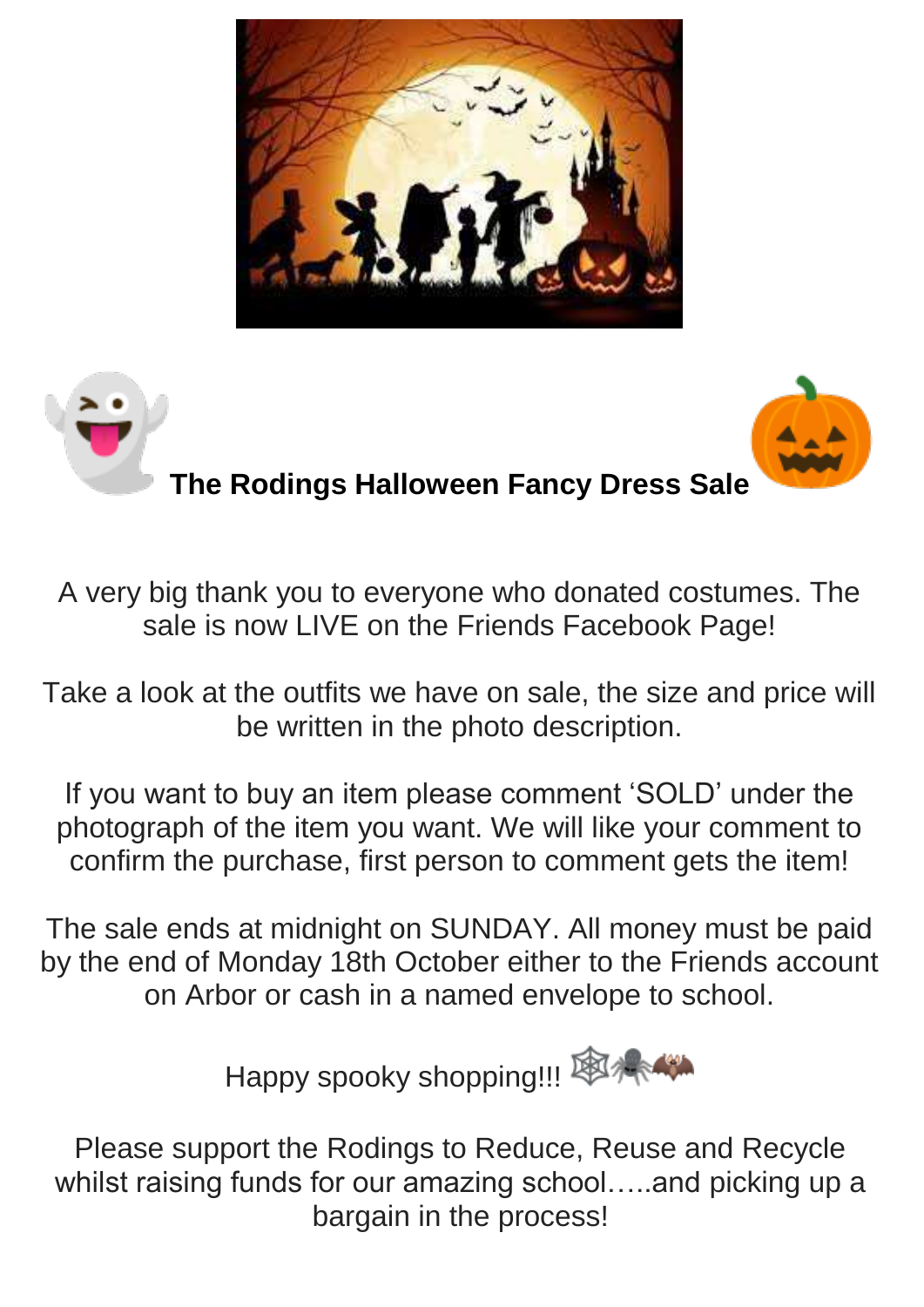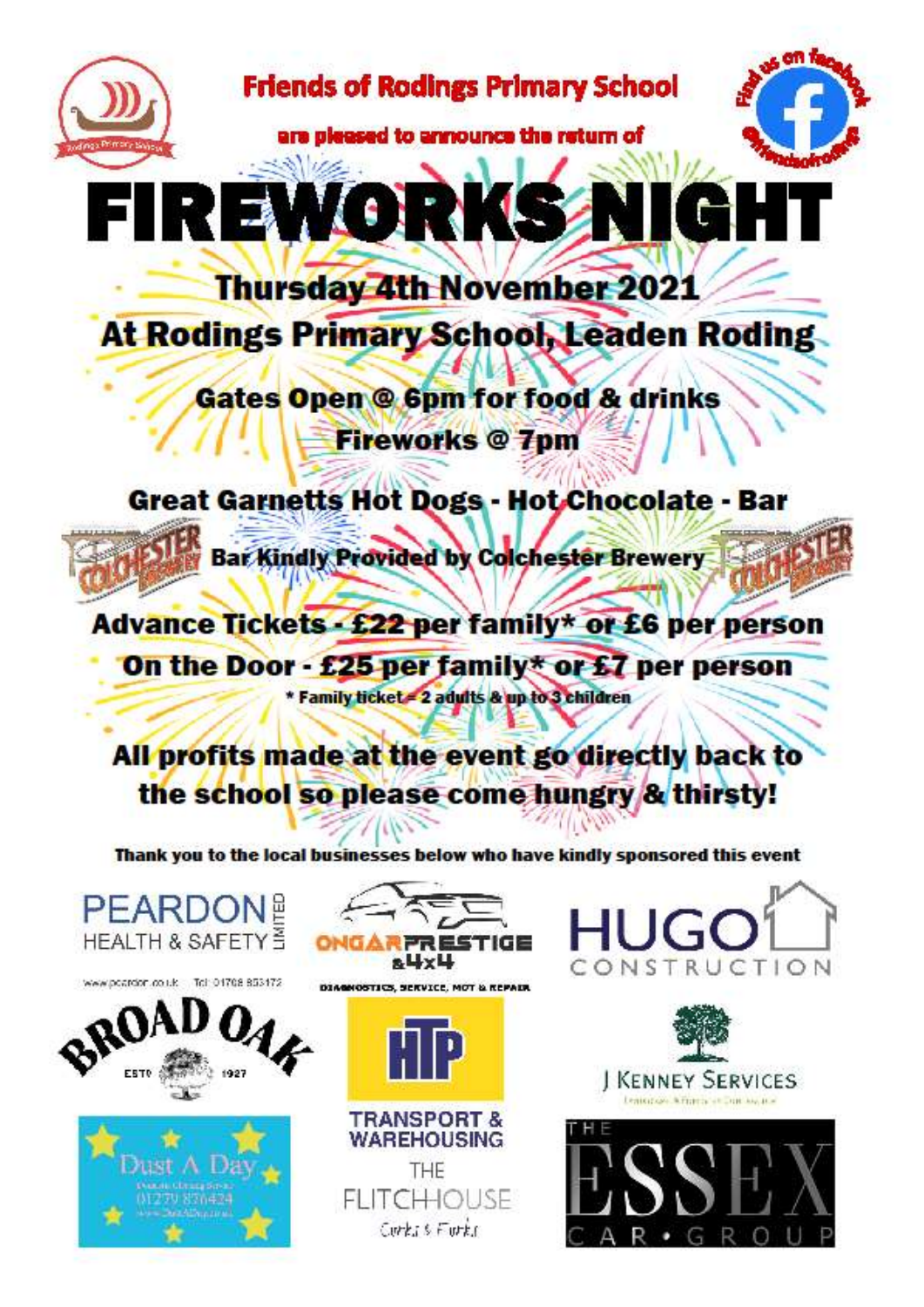



# **FIREWORKS NIGHT BOOKING INFORMATION**

#### We would love you to join us for our Fireworks Display!

#### All profits made at the event go directly back to the school to benefit our children.

To take advantage of the advance booking price, ticket orders & payments must be received by TUESDAY 2ND NOVEMBER.

To book, please e-mail us at friendsofrodings@gmail.com stating how many tickets you require plus your child's name & class.

**Payment options:** 

- Via your Arbor account: Select accounts Friends of Rodings Top up  $\bullet$ account - enter correct amount for required tickets - in the 'narrative' box please enter FIREWORKS
- By cash to the school office. Please send cash & the slip below in to  $\bullet$ school with your child in a clearly labelled envelope.

Tickets will be sent home via your child in advance of the event. They will be required on the gate to gain entry.

| Fireworks Ticket Order - For Cash Orders<br>Advance orders must be received by Tuesday 2nd November |                |
|-----------------------------------------------------------------------------------------------------|----------------|
|                                                                                                     |                |
|                                                                                                     |                |
| Family Ticket - 2 adults & up to 3 children - £22                                                   | <b>Qty Req</b> |
| Individual Tickets - £6 per person                                                                  | <b>Qty Req</b> |
| Total Caeh Enclosed                                                                                 |                |